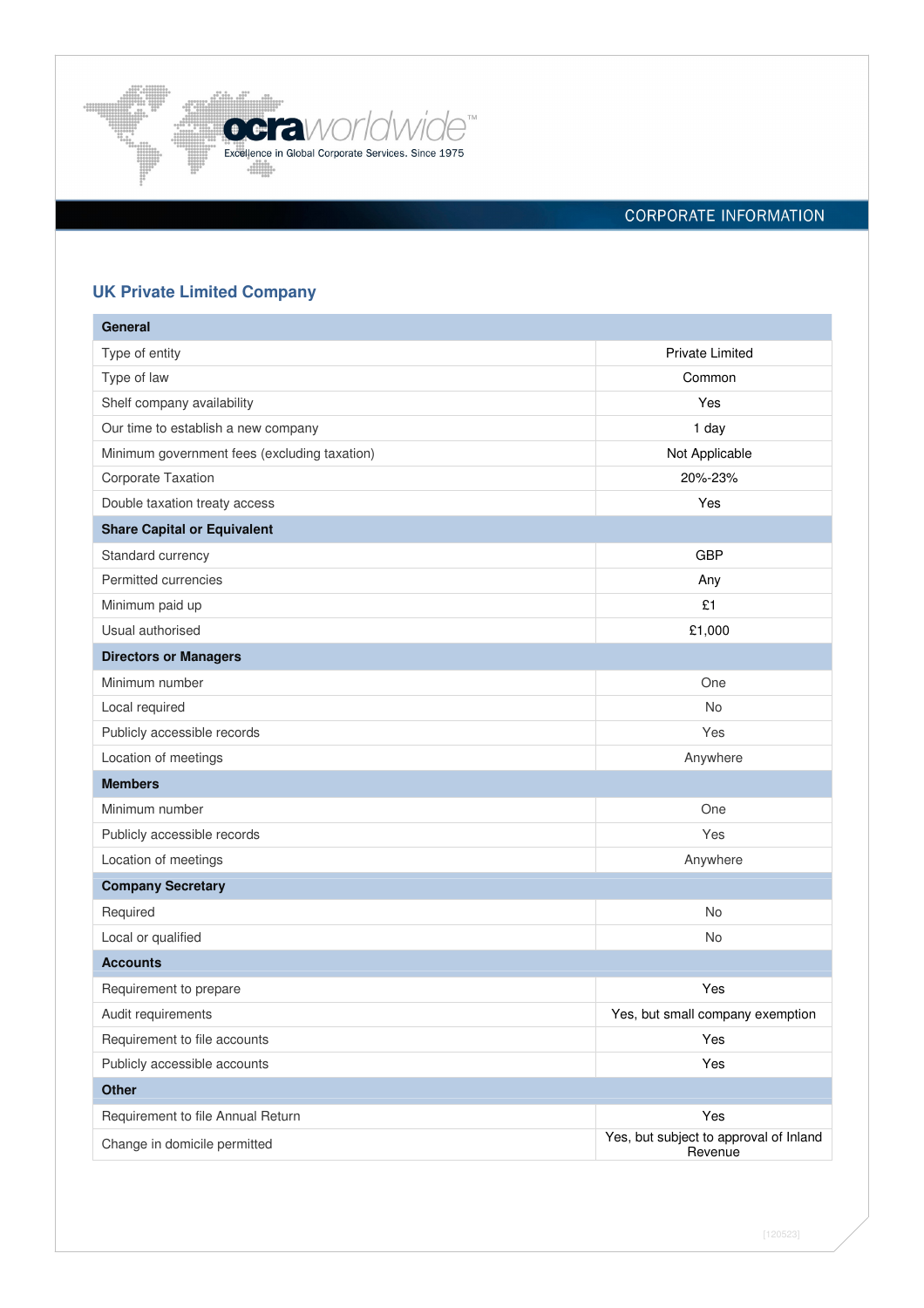# **GENERAL INFORMATION**

#### **Introduction**

A "custom-made" UK company formation has many advantages over an "off-the-shelf" company. It is usually more economical to incorporate a company with the client's choice of name, directors, shareholders and authorised share capital than to purchase a shelf company and restructure the company.

The intended location of the registered office must be stated from the outset. If they wish, clients may be named as the first director and secretary (if one is required).

A same day incorporation service is available from Companies House for an additional fee.

# **COMPANY INFORMATION**

#### **Type of Company for International Trade and Investment**

Private ("Ltd") or Public Limited Company ("PLC").

# **Procedure to Incorporate**

Submission of Memorandum and Articles of Association, Declaration of Compliance and Statement of the First Directors and Secretary and notification of the location of the Registered Office with the requisite fee to Companies House.

#### **Restrictions on Trading**

Yes, for specified groups, which include banking, insurance, financial services, consumer credit and related services.

# **Legal Powers of Company**

A Company incorporated in the United Kingdom has the same powers as a natural person.

#### **Language of Legislation and Corporate Documents**

English or Welsh.

#### **Registered Office Required**

Yes, must be maintained in the United Kingdom.

# **Name Restrictions**

Any name that is identical or too similar to an existing company; any name which would be considered offensive or suggests criminal activity;

Any name that suggests the patronage of the Royal Family or which implies an association with Central or Local Government of the United Kingdom.

# **Names Requiring Consent or Licence**

Restricted names which usually require a licence or other Government Authority include the use of the following words: assurance, bank, benevolent, building society, Chamber of Commerce, fund management, insurance, investment fund, loans, municipal, reinsurance, savings, trust, trustees, university or their foreign language equivalents for which the approval of the Secretary of State is first required.

# **Language of Documentation**

Whilst the name of company can be in any language, the documentation must be in English. Any name in a language other than English must be accompanied by a certified translation to ensure that the name is not restricted. However, if the company is incorporated in Wales, documentation in Welsh will be accepted.

### **Disclosure of Beneficial Ownership to Authorities**

No, but disclosure may in certain circumstances be required for accounting purposes. (Accounts must be filed and are available for inspection by the public).

# **Authorised and Issued Share Capital**

Private Limited Companies have a minimum authorised share capital of £1 or its currency equivalent. The minimum issued capital is one share, but additional capital is usually issued to reflect the stability and strength of the company.